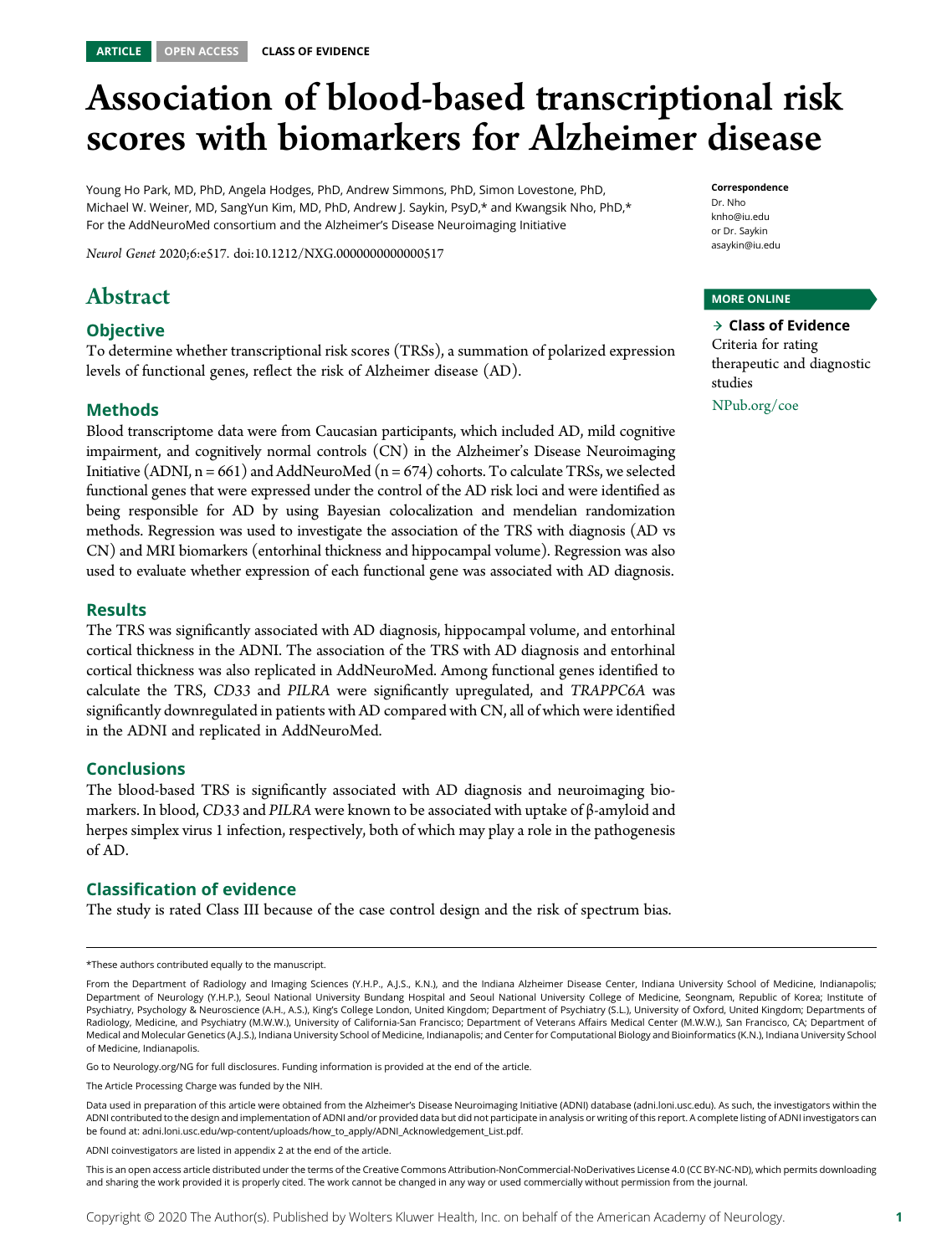# **Glossary**

 $\mathbf{A}\beta = \beta$ -amyloid;  $\mathbf{A}\mathbf{D} = \mathbf{A}$ lzheimer disease;  $\mathbf{A}\mathbf{D}\mathbf{A}\mathbf{S}\text{-}\mathbf{c}\mathbf{o}$ g13 = Alzheimer's Disease Assessment Scale Cognitive Subscale 13;  $\bf ADNI$  = Alzheimer's Disease Neuroimaging Initiative;  $\bf CDR$  = Clinical Dementia Rating;  $\bf CI$  = confidence interval;  $\bf CN$  = cognitively normal controls;  $eQTL$  = expression quantitative trait loci;  $gB =$  glycoprotein B; GWAS = genome-wide association study; HSV-1 = herpes simplex virus 1; ITIM = immunoreceptor tyrosine-based inhibitory motif; LD = linkage disequilibrium; MAF = minor allele frequency; MCI = mild cognitive impairment; MMSE = Mini-Mental State Examination; OR = odds ratio;  $QC$  = quality control; SMR = summary data–based mendelian randomization; SNP = single nucleotide polymorphism; SUV = standardized uptake value;  $TRS =$  transcriptional risk score.

Alzheimer disease  $(AD)$  has a strong genetic component.<sup>1</sup> Previous studies suggest that the relative risk of AD for those with at least 1 first-degree relative with AD is 3.5 (95% confidence interval [CI] 2.6–4.6)<sup>2</sup> and possibly as high as 7.5 (95% CI 3.3–16.7) when 2 or more first-degree relatives are affected.<sup>2</sup> Large-scale genome-wide association studies (GWASs) have identified more than 20 AD risk loci. $3,4$ However, it has been challenging to perform functional studies of AD risk loci to identify underlying molecular mechanisms.

It is known that trait-associated single nucleotide polymorphisms (SNPs) are likely to be expression quantitative trait loci (eQTL).<sup>5</sup> The risk SNPs identified by GWASs may contribute to the pathogenesis of disease by controlling expression of nearby genes, and the transcriptomic analysis to identify target genes regulated by the risk SNPs has been used to uncover molecular mechanisms.<sup>6</sup> Transcriptional risk scores (TRSs), a summation of polarized expression levels of functional genes that reflect the risk of disease, have been proposed and used to distinguish patients with Crohn disease from healthy subjects.<sup>6</sup>

Here, we calculated the TRS using blood-based transcriptomic profiles regulated by AD risk loci to investigate whether the TRS demonstrates an AD diagnosis group difference and is associated with AD-related neuroimaging biomarkers in 2 independent cohorts. In addition, we evaluated whether target genes selected to calculate the TRS are associated with AD diagnosis.

# Methods

# **Participants**

Data used in the study were obtained from Caucasian participants (AD, mild cognitive impairment [MCI], and cognitively normal controls [CN]) in the Alzheimer's Disease Neuroimaging Initiative (ADNI) and AddNeuroMed cohorts as discovery and replication samples, respectively. The ADNI was launched in 2003 as a public-private partnership, led by Principal Investigator Dr. Michael W. Weiner.<sup>7</sup> The primary goal of the ADNI has been to test whether serial MRI, PET, other biological markers, and clinical and neuropsychological assessment can be combined to accurately capture the progression of MCI and early AD. The Add-NeuroMed is a cross European, public/private consortium developed for AD biomarker discovery.<sup>8</sup> AD was diagnosed clinically according to the NINCDS/ADRDA criteria for probable AD in ADNI and AddNeuroMed.<sup>9</sup> MCI was diagnosed when there was objective memory impairment but without meeting the criteria for dementia.7,8 In ADNI, participants with MCI had a Mini-Mental State Examination (MMSE) score between 24 and 30, memory performance approximately 1 SD below expected education adjusted norms, and a Clinical Dementia Rating (CDR) score of 0.5. In AddNeuroMed, participants with MCI had an MMSE score between 24 and 30 and a CDR score of 0.5.

# Genotyping and imputation

Genotyping for the ADNI and AddNeuroMed was performed using blood DNA samples and a combination of Illumina GWAS array platforms (Illumina Human610-Quad Bead-Chip, Illumina HumanOmni Express BeadChip, and Illumina HumanOmni 2.5M BeadChip).<sup>10,11</sup> APOE genotyping was separately conducted using previously described standard methods to yield the APOE <sup>e</sup>4 allele defining SNPs (rs429358, rs7412).10,11 Using PLINK 1.9 [\(cog-genomics.](http://www.cog-genomics.org/plink2/)  $\log/\text{plink2}/$ ),<sup>12</sup> we also performed standard quality control (QC) procedures for samples (sex inconsistencies and sample call rate < 95%) and SNPs (SNP call rate < 95%, Hardy-Weinberg *p* value <1 × 10<sup>-6,</sup> and minor allele frequency  $[MAF] < 1\%$ ) as described previously.<sup>13</sup> Then, to prevent spurious associations due to population stratification, we used multidimensional scaling analysis to select only non-Hispanic participants of European ancestry that clustered with Hap-Map CEU (Utah residents with Northern and Western European ancestry from the Centre d'Etude du Polymorphism Humain collection) or Toscani in Italia populations.<sup>14,15</sup> After QC procedures, because the 2 cohorts used different genotyping platforms, we imputed ungenotyped SNPs separately in each platform using MaCH with the Haplotype Reference Consortium data as a reference panel.<sup>16,17</sup> Following the imputation, we imposed an  $r^2$  value of 0.30 as the threshold to accent the imputed genotypes accept the imputed genotypes.

# Blood-based RNA expression microarray profiling

The PAXgene Blood RNA Kit (Qiagen Inc., Valencia, CA) was used to purify total RNA from whole blood collected in a PAXgene Blood RNA Tube.<sup>10,18</sup> The Affymetrix Human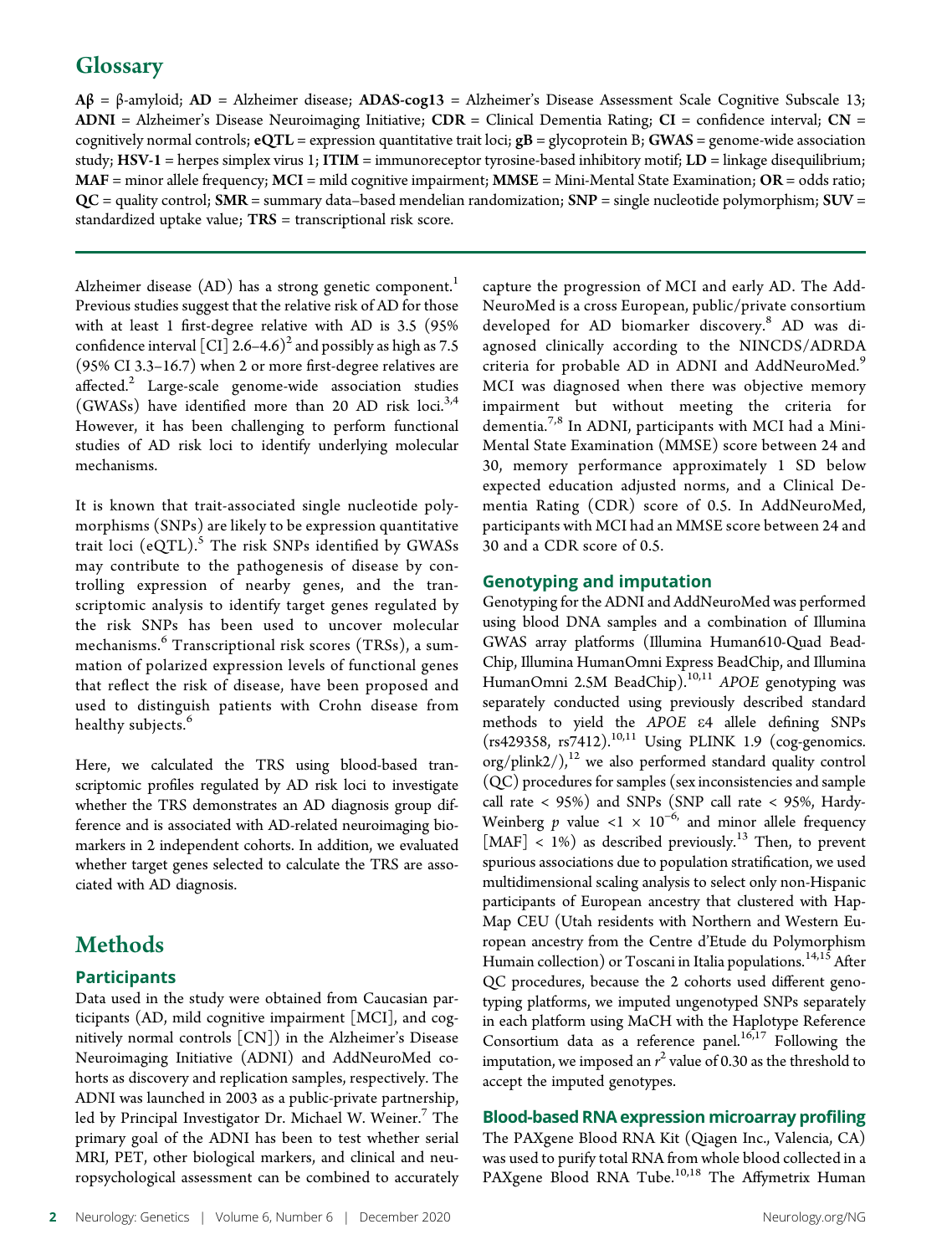Genome U219 Array (Affymetrix, Santa Clara, CA) in the ADNI and the Illumina Human HT-12 v3 Expression BeadChips (Illumina Inc., San Diego, CA) in AddNeuroMed were used for expression profiling.<sup>10,18</sup> All probe sets were mapped and annotated to the human genome (hg19). Raw expression values were preprocessed using the robust multichip average normalization method and robust spline normalization method in the ADNI and AddNeuroMed, respectively.19,20 We evaluated discrepancies between the reported sex and sex determined from sex-specific gene expression data, including XIST and USP9Y. We also determined whether SNP genotypes were matched with genotypes predicted from gene expression data.<sup>19</sup> After QC, the RNA expression profiles, which contained 21,150 probes in the ADNI and 5,141 probes in AddNeuroMed, were preadjusted with batch effects and RNA integrity number values using linear regression. Finally, if a gene contained more than 1 microarray probe, we selected only the probe with the greatest variance.

# Selection of AD-associated SNPs and candidate genes

To select AD-associated SNPs, we started by considering 29 SNPs that had genome-wide significant associations ( $p < 5 \times$ 10<sup>-8</sup>) in a recent AD GWAS meta-analysis<sup>3</sup> and 406 SNPs that were in strong linkage disequilibrium (LD)  $(r^2 > 0.8)$ <br>with them. Then, after pruning the 435 SNPs by removing with them. Then, after pruning the 435 SNPs by removing SNPs in LD  $(r^2 > 0.1)$  using LDlink 3.7 (Idlink.nci.nih.gov),<br>we were left with 24 AD-associated SNPs. In addition, we we were left with 24 AD-associated SNPs. In addition, we selected SNPs (2,533, 3,288, 4,968, 9,909, 29,894, and 175,262 SNPs) that were associated with AD in the GWAS with p values less than  $1 \times 10^{-7}$ ,  $1 \times 10^{-6}$ ,  $1 \times 10^{-5}$ ,  $1 \times 10^{-4}$ ,  $1 \times 10^{-3}$  and  $1 \times 10^{-2}$  respectively <sup>3</sup> After pruning we had 92  $\times$  10 $^{-3}$ , and 1  $\times$  10 $^{-2}$ , respectively. $^3$  After pruning, we had 92, 115, 188, 617, 3,237, and 20,978 AD-associated SNPs, respectively. Then, using the public blood eQTL database from CN [\(genenetwork.nl/bloodeqtlbrowser\)](http://www.genenetwork.nl/bloodeqtlbrowser), we identified candidate genes that are located within ±1 Mbp of ADassociated and pruned SNPs that have a direct impact on gene expression (false discovery rate–corrected  $p < 0.05$  for  $e$ OTL $).^{20,21}$ 

# Selection of target genes from AD-associated candidate genes using COLOC and summary data–based mendelian randomization

A significant association between an SNP and a gene from the aforementioned integration of AD GWAS summary statistics and the blood eQTL database does not necessarily imply that a gene is associated with AD. Therefore, to determine whether a gene regulated by an SNP is associated with AD, we estimated the colocalization of signals using COLOC and summary data–based mendelian randomization  $(SMR)$ .<sup>6</sup> We applied both methods to distinguish target genes from candidate genes. COLOC uses a Bayesian framework that calculates posterior probabilities for hypotheses about the presence and sharing of causal SNPs by GWAS summary statistics and eQTL data.<sup>22</sup> We selected genes supporting the hypothesis of 1 causal SNP common to

both AD diagnosis (AD vs CN) and gene expression with 80% or greater posterior probability  $(H_4 > 80\%)$ . The SMR combines GWAS summary statistics and eQTL data to identify target genes whose expression levels are associated with AD diagnosis (AD vs CN).<sup>23</sup> Multiple testing correction was performed using the Bonferroni method ( $p_{SMR}$  <  $8.4 \times 10^{-6}$ ).

# Calculation of the TRS

We calculated the TRS using the following steps.<sup>6</sup> First, we transformed expression levels of each gene into a normal distribution with a mean of 0 and variance of 1. Then, we used the eQTL activity of AD-associated SNPs to infer the direction of risk at each gene selected for the TRS. The concept of high expression and low expression was used to denote whether an AD risk allele was associated with increased (high expression) or decreased (low expression) gene expression levels. In rare cases, genes were labeled as both high expression and low expression because the same gene could be associated with different SNPs in the eQTL data. Genes with both labels were excluded from the analysis. Next, we polarized gene expression levels by changing the sign of the expression levels (z-score) for genes labeled as low expression. Thus, elevated risk from gene expression, irrespective of the direction of risk, could be additively incorporated in the TRS. Finally, we calculated the TRS for each individual by summing the polarized z-scores over the corresponding genes.

# Statistical analysis

We performed logistic regression analysis to compare the TRS of AD with CN and made violin plots that included MCI. We then performed linear regression analysis to evaluate whether the TRS is associated with the following AD biomarkers: (1) hippocampal volume and entorhinal cortical thickness measured from T1-weighted brain MRI scans using FreeSurfer version 5.1 [\(surfer.nmr.mgh.harvard.edu](http://surfer.nmr.mgh.harvard.edu)), $^{24}$  (2) global cortical amyloid accumulation as mean standardized uptake values (SUVs) using preprocessed (coregistered, averaged, standardized image and voxel size, uniform resolution)  $\binom{18}{1}$  florbetapir PET scans with a whole cerebellum reference region, $^{25}$  and (3) Alzheimer's Disease Assessment Scale Cognitive Subscale 13  $(ADAS-cog13).^{26}$  Covariates included age and sex. Intracranial volumes (ICV) and MRI field strength were also used as additional covariates for hippocampal volume and entorhinal cortical thickness. Educational level was also used as an additional covariate for ADAS-cog13. ADAS-cog13 and amyloid PET data were not available in AddNeuroMed. In addition, we also performed logistic regression analysis to evaluate whether the TRS is significantly different between patients with AD with positive amyloid PET (SUV ratio  $\geq$ 1.17) and CN with negative amyloid PET (SUV ratio <1.17) in the ADNI.

Although we designated target genes as high expression and low expression based on the integration of GWAS summary statistics and the public blood eQTL database, expression levels of the target genes in the ADNI and AddNeuroMed may not be different between AD and CN. Therefore, for target genes used to calculate the TRS, we performed logistic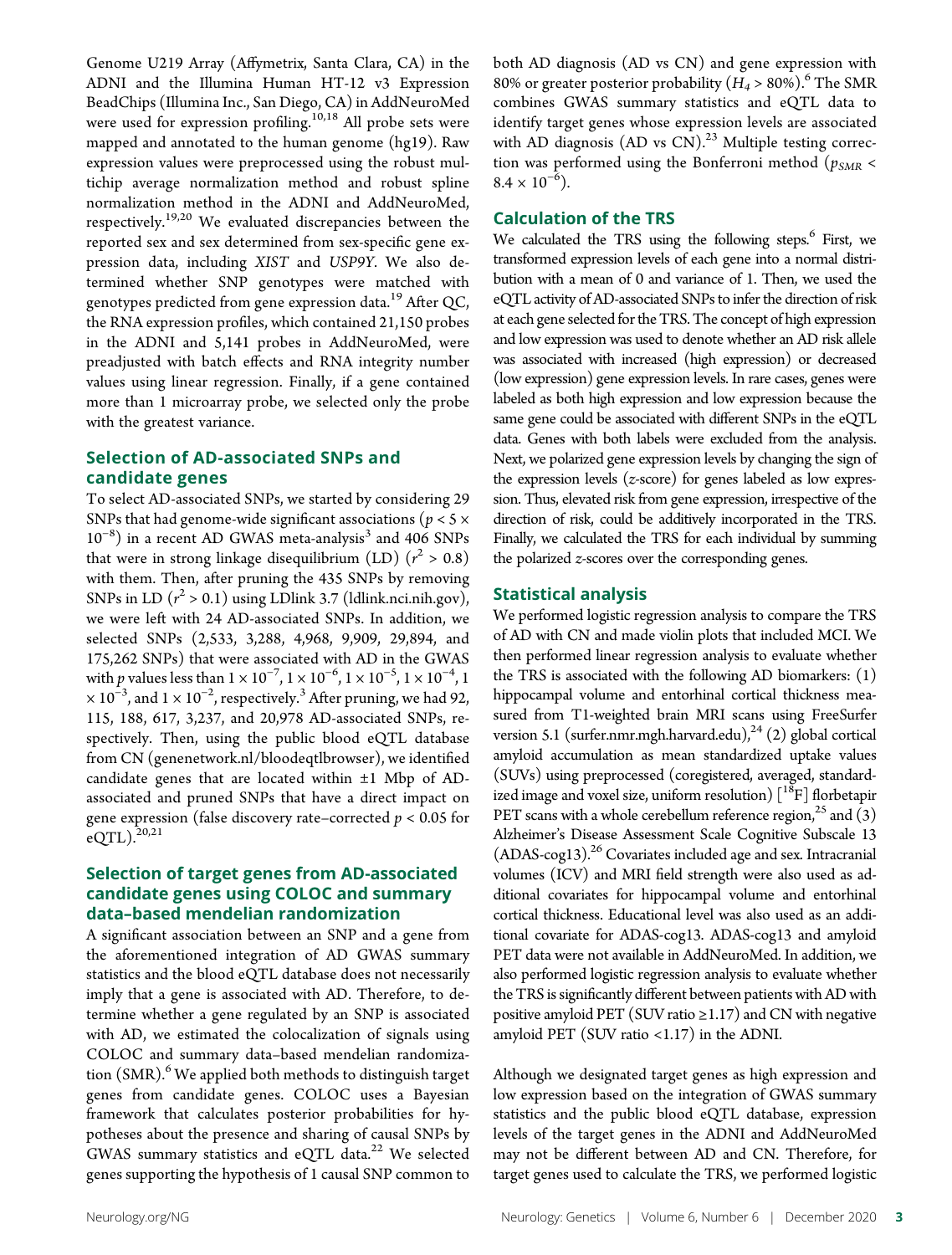### Table 1 Demographics of study samples

| Cohort                   | <b>Diagnosis</b> | N   | Female, n (%) | Age at blood sample collection, mean (SD) | RIN, mean (SD) |
|--------------------------|------------------|-----|---------------|-------------------------------------------|----------------|
| ADNI (N = $661$ )        | <b>CN</b>        | 213 | 107 (50)      | 76.4 (6.4)                                | 6.91(0.51)     |
|                          | MCI              | 345 | 144 (42)      | 73.2 (7.9)                                | 6.98(0.55)     |
|                          | <b>AD</b>        | 103 | 38 (37)       | 77.6 (7.8)                                | 6.98(0.64)     |
| AddNeuroMed (N = $674$ ) | <b>CN</b>        | 243 | 147 (60)      | 74.2 (6.6)                                | 8.96(0.73)     |
|                          | MCI              | 208 | 120 (58)      | 75.5(6.5)                                 | 8.50(0.59)     |
|                          | <b>AD</b>        | 223 | 146 (65)      | 76.8 (6.8)                                | 8.43(0.64)     |
|                          |                  |     |               |                                           |                |

Abbreviations: AD = Alzheimer disease; ADNI = Alzheimer's Disease Neuroimaging Initiative; CN = cognitively normal older adults; MCI = mild cognitive impairment; RIN = RNA integrity number.

The mean and SD of age at onset in patients with AD in the ADNI were 75.5 and 7.83, respectively.

The table was modified from a previous study. $\epsilon$ 

regression analysis of gene expression levels using the AD diagnosis group, with age and sex as independent variables and diagnosis as an outcome, to identify which genes are significantly upregulated or downregulated in AD compared with CN. We also used a heatmap to visualize the expression pattern across the participants. In this study, we used R version 3.6.0 [\(R-project.org](http://www.R-project.org)) for analysis unless otherwise specified. The study is rated Class III because of the case control design and the risk of spectrum bias.

# Standard protocol approvals, registrations, and patient consents

Written informed consent was obtained at the time of enrollment and included permission for analysis and data sharing. The protocol and informed consent forms were approved by the Institutional Review Board at each participating site. [ClinicalTrials.](http://ClinicalTrials.gov)

[gov](http://ClinicalTrials.gov) identifiers are NCT00106899, NCT01078636, and NCT01231971.

### Data availability

Anonymized data used for this study are available from the corresponding authors on reasonable request.

# Results

In this study, a total of 1,335 participants were included from 2 independent cohorts (661 from the ADNI and 674 from Add-NeuroMed) (table 1). Using large-scale AD GWAS results and the public blood eQTL database, we selected candidate genes that are within  $\pm 1$  Mbp of AD-associated SNPs and have a direct impact on gene expression (table 2). Then, using COLOC and SMR (table 2), we identified target genes that have strong

Table 2 Candidate genes under control of AD-associated SNPs (±1 Mbp) and target genes after applying COLOC and SMR

| <b>Criteria for selecting</b> | No. of<br>candidate |                                                                                                                                                                                                                                                                                                                                     |  |  |  |
|-------------------------------|---------------------|-------------------------------------------------------------------------------------------------------------------------------------------------------------------------------------------------------------------------------------------------------------------------------------------------------------------------------------|--|--|--|
| <b>AD-associated SNPs</b>     | genes               | Target genes identified using COLOC and SMR <sup>a</sup>                                                                                                                                                                                                                                                                            |  |  |  |
| $p < 5 \times 10^{-8b}$       | 17                  | B4GALT3 <sup>c</sup> , BCKDK <sup>c</sup> , CD33, CR1 <sup>c</sup> , EPHA1, MS4A2 <sup>d</sup> , MS4A4A, MS4A6A, PILRA, STAG3 <sup>c</sup> , and ZNF668                                                                                                                                                                             |  |  |  |
| $p < 1 \times 10^{-7}$        | 15                  | B4GALT3 <sup>c</sup> , CD33, KLC3 <sup>d</sup> , PILRA, STAG3 <sup>c</sup> , and TRAPPC6A                                                                                                                                                                                                                                           |  |  |  |
| $p < 1 \times 10^{-6}$        | 18                  | B4GALT3 <sup>c</sup> , CD33, KLC3 <sup>d</sup> , PILRA, RTN2 <sup>c</sup> , STAG3 <sup>c</sup> , and TRAPPC6A                                                                                                                                                                                                                       |  |  |  |
| $p < 1 \times 10^{-5}$        | 24                  | B4GALT3 <sup>c</sup> , CD33, CTSH, HSD3B7 <sup>c</sup> , KLC3 <sup>d</sup> , PILRA, RTN2 <sup>c</sup> , STAG3 <sup>c</sup> , TRAPPC6A, and ZNF668                                                                                                                                                                                   |  |  |  |
| $p < 1 \times 10^{-4}$        | 47                  | B4GALT3 <sup>c</sup> , CD33, CTSH, HSD3B7 <sup>c</sup> , KLC3 <sup>d</sup> , PILRA, PLEKHA1 <sup>c</sup> , RTN2 <sup>c</sup> , SLC24A4 <sup>d</sup> , STAG3 <sup>c</sup> , TRAPPC6A, and ZNF668                                                                                                                                     |  |  |  |
| $p < 1 \times 10^{-3}$        | 171                 | B4GALT3 <sup>c</sup> , BCKDK <sup>c</sup> , CD33, CTSH, HSD3B7 <sup>c</sup> , KLC3 <sup>d</sup> , PILRA, PLEKHA1 <sup>c</sup> , PTK2B, RTN2 <sup>c</sup> , SIGLEC11 <sup>c</sup> , SLC24A4 <sup>d</sup> ,<br>STAG3 <sup>c</sup> , TRAPPC6A, and ZNF668                                                                              |  |  |  |
| $p < 1 \times 10^{-2}$        | 536                 | B4GALT3 <sup>c</sup> , BCKDK <sup>c</sup> , CD33, CTSH, EPHA1, HSD3B7 <sup>c</sup> , KLC3 <sup>d</sup> , MS4A2 <sup>d</sup> , MS4A6A, PILRA, PLEKHA1 <sup>c</sup> , PPOX <sup>c</sup> , PRR14 <sup>c</sup> ,<br>PTK2B, RTN2 <sup>c</sup> , SIGLEC11 <sup>c</sup> , SLC24A4 <sup>d</sup> , STAG3 <sup>c</sup> , TRAPPC6A, and ZNF668 |  |  |  |

Abbreviations: AD = Alzheimer disease; ADNI = Alzheimer's Disease Neuroimaging Initiative; SMR = summary data–based mendelian randomization; SNP = single nucleotide polymorphism.

The microarray gene expression data for MS4A2, SIGLEC11 and STAG3 were not available in ADNI. The microarray gene expression data for CR1, EPHA1, HSD3B7, KLC3, MS4A2, MS4A4A, PPOX, RTN2, SIGLEC11, SLC24A4, STAG3 and ZNF668 were not available in AddNeuroMed. <sup>a</sup> Unless otherwise specified, genes were identified by both COLOC and SM.

<sup>b</sup> SNPs in strong linkage disequilibrium (r<sup>2</sup> > 0.8) with the SNPs that had genome-wide significant associations (p < 5 × 10<sup>−8</sup>) were also included for analysis.  $\mathrm{c}\,$  These genes were identified by COLOC only.

<sup>d</sup> These genes were identified by SMR only.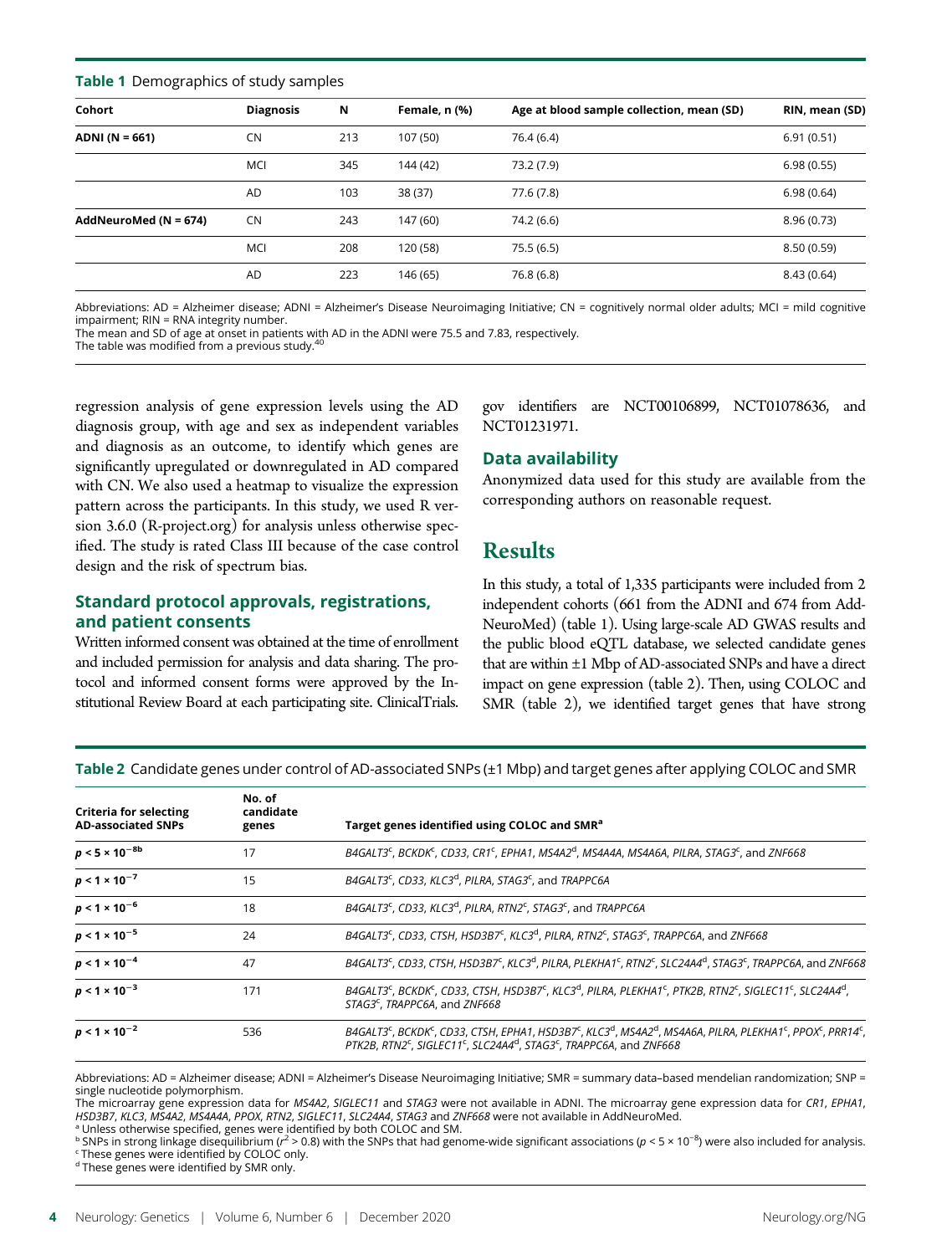| Table 3 Difference of the TRS between CN (N = 213) and AD (N = 103) according to various criteria for selecting |  |  |  |
|-----------------------------------------------------------------------------------------------------------------|--|--|--|
| AD-associated SNPs in ADNI                                                                                      |  |  |  |

| Criteria for            | TRS using all<br>candidate genes,<br>mean (SD) |        |                                    | TRS using target<br>genes from<br>COLOC, mean (SD) |        |                                    | TRS using target<br>genes from SMR,<br>mean (SD) |        |                                    |
|-------------------------|------------------------------------------------|--------|------------------------------------|----------------------------------------------------|--------|------------------------------------|--------------------------------------------------|--------|------------------------------------|
| selecting SNPs          | CN                                             | AD     | OR of the TRS<br>(95% CI, p value) | CN                                                 | AD     | OR of the TRS<br>(95% CI, p value) | <b>CN</b>                                        | AD     | OR of the TRS<br>(95% Cl, p value) |
| $p < 5 \times 10^{-8a}$ | $-0.477$                                       | 1.10   | $1.06(1.01 - 1.13,$                | $-0.467$                                           | 1.39   | 1.08 (1.02-1.15,                   | $-0.238$                                         | 0.807  | $1.08(1.00 - 1.17,$                |
|                         | (5.05)                                         | (4.13) | $3.02 \times 10^{-2}$              | (4.92)                                             | (3.86) | $6.03 \times 10^{-3}$ )            | (3.56)                                           | (2.92) | $5.01 \times 10^{-2}$              |
| $p < 1 \times 10^{-7}$  | $-0.264$                                       | 1.11   | 1.08 (1.02-1.14,                   | $-0.209$                                           | 0.881  | 1.18 (1.07-1.31,                   | $-0.0973$                                        | 0.809  | 1.18 (1.06-1.33,                   |
|                         | (4.40)                                         | (4.05) | $1.33 \times 10^{-2}$              | (2.69)                                             | (2.33) | $1.19 \times 10^{-3}$              | (2.39)                                           | (2.23) | $2.58 \times 10^{-3}$              |
| $p < 1 \times 10^{-6}$  | $-0.324$                                       | 1.40   | 1.08 (1.02-1.14,                   | $-0.122$                                           | 0.771  | 1.15 (1.05-1.28,                   | $-0.0973$                                        | 0.809  | 1.18 (1.06-1.33,                   |
|                         | (4.90)                                         | (4.71) | $4.77 \times 10^{-3}$              | (2.58)                                             | (2.35) | $5.20 \times 10^{-3}$              | (2.39)                                           | (2.23) | $2.58 \times 10^{-3}$              |
| $p < 1 \times 10^{-5}$  | $-0.339$                                       | 1.67   | $1.06(1.02 - 1.11)$                | $-0.140$                                           | 1.25   | 1.14 (1.05-1.24,                   | $-0.139$                                         | 1.16   | 1.16 (1.06-1.27,                   |
|                         | (6.04)                                         | (5.18) | $7.45 \times 10^{-3}$              | (3.23)                                             | (2.86) | $1.44 \times 10^{-3}$              | (3.03)                                           | (2.63) | $1.34 \times 10^{-3}$              |
| $p < 1 \times 10^{-4}$  | $-0.644$                                       | 1.64   | 1.04 (1.00-1.07,                   | $-0.0544$                                          | 1.11   | 1.14 (1.05-1.24,                   | $-0.0961$                                        | 1.04   | 1.16 (1.06-1.28,                   |
|                         | (7.80)                                         | (6.21) | $3.31 \times 10^{-2}$              | (3.00)                                             | (2.78) | $3.28 \times 10^{-3}$              | (2.75)                                           | (2.46) | $2.20 \times 10^{-3}$              |
| $p < 1 \times 10^{-3}$  | $-0.314$                                       | 1.47   | 1.01 (0.988-1.03,                  | $-0.228$                                           | 1.54   | $1.13(1.05 - 1.21,$                | $-0.189$                                         | 1.26   | 1.15 (1.06-1.25,                   |
|                         | (13.5)                                         | (11.5) | $4.89 \times 10^{-1}$ )            | (3.91)                                             | (3.39) | $7.03 \times 10^{-4}$              | (3.22)                                           | (2.92) | $8.73 \times 10^{-4}$ )            |
| $p < 1 \times 10^{-2}$  | 1.07                                           | 2.95   | 1.00 (0.994-1.01,                  | $-0.282$                                           | 1.92   | 1.08 (1.03-1.14,                   | $-0.257$                                         | 1.47   | 1.12 (1.05-1.21,                   |
|                         | (24.5)                                         | (23.4) | $4.84 \times 10^{-1}$              | (5.38)                                             | (4.73) | $2.88 \times 10^{-3}$              | (3.89)                                           | (3.44) | $1.15 \times 10^{-3}$              |

Abbreviations: AD = Alzheimer disease; ADNI = Alzheimer's Disease Neuroimaging Initiative; CI = confidence interval; CN = cognitively normal older adults; OR = odds ratio; SNP = single nucleotide polymorphism; TRS = transcriptional risk score.

ORs and 95% CIs of the TRS were derived from the logistic regression analysis with adjustment of age and sex.<br>ª SNPs in strong linkage disequilibrium (r<sup>2</sup> > 0.8) with the SNPs that had genome-wide significant associations

evidence for colocalization of association signals. When genome-wide significant SNPs  $(p < 5 \times 10^{-8})$  were selected to identify candidate AD-associated genes, the TRS of the canidentify candidate AD-associated genes, the TRS of the candidate genes without the colocalization step was significantly different between AD and CN in the ADNI (odds ratio [OR] 1.06, 95% CI 1.01–1.13) (table 3). However, when the TRS was calculated only from target genes identified by COLOC, the diagnosis group difference of the TRS was slightly larger (OR 1.08, 95% CI 1.02–1.15). As shown in table 3 and figure 1, when AD-associated SNPs with  $p < 1 \times 10^{-7}$  were selected to identify candidate genes, the diagnosis group difference of the TRS for target genes identified by COLOC or SMR was the largest (OR 1.18, 95% CI 1.07–1.31 for COLOC; OR 1.18, 95% CI 1.06–1.33 for SMR) (table 3 and figure 1). The result remained significant when the TRS was compared between patients with AD with positive amyloid PET and CN with negative amyloid PET (OR 1.21, 95% CI 1.07–1.39 for COLOC; OR 1.24, 95% CI 1.08–1.43 for SMR). In Add-NeuroMed, the TRS was also significantly different between AD and CN (table e-1, [links.lww.com/NXG/A321\)](http://links.lww.com/NXG/A321). Furthermore, the diagnosis group difference of the TRS for target genes identified by COLOC or SMR was the largest (OR 1.20, 95% CI 1.12–1.30 for COLOC; OR 1.23, 95% CI 1.13–1.35 for SMR) after AD-associated SNPs were selected with  $p < 1 \times$  $10^{-7}$  or  $1 \times 10^{-6}$  (figure 1).

The TRS of target genes identified by COLOC or SMR was associated with MRI-based imaging biomarkers (hippocampal volume and entorhinal cortical thickness), cortical amyloid accumulation and ADAS-cog13 in the ADNI (tables e-2 to e-5; figures e-1 and e-2, [links.lww.com/NXG/A321](http://links.lww.com/NXG/A321)). In AddNeuroMed, the TRS of target genes identified by COLOC or SMR was also associated with entorhinal cortical thickness (figure e-1 and table e-6). There was no significant association between the TRS and the hippocampal volume in AddNeuroMed.

Among 6 target genes identified by COLOC and SMR from AD-associated SNPs with  $p < 1 \times 10^{-7}$ , 2 genes (CD33 and *PII RA*) and *A genes (RACAI T3 KLC3 STAC3* and PILRA) and 4 genes (B4GALT3, KLC3, STAG3, and TRAPPC6A) were labeled as high expression and low expression, respectively. In the ADNI, expression levels of 2 genes (CD33 and PILRA) were significantly increased, whereas 1 gene (TRAPPC6A) was significantly decreased in AD compared with CN, which was consistent with the prediction based on the integration of GWAS and the public blood eQTL database (figure 2, figure e-3 and table e-7, [links.lww.com/NXG/A321\)](http://links.lww.com/NXG/A321). Expression levels of the remaining 3 genes in ADNI were not significantly different between AD and CN. In AddNeuroMed, expression levels of 2 genes (CD33 and PILRA) were significantly increased, and 2 genes (B4GALT3 and TRAPPC6A) were significantly decreased in AD compared to CN, as predicted by the GWAS and the eQTL database (figure 2, figure e-3 and table e-7). Expression levels of the remaining 2 genes in AddNeuroMed were not significantly different between AD and CN. Thus, the diagnosis group difference and directionality of gene expression levels of CD33, PILRA, and TRAPPC6A that were identified in ADNI were replicated in AddNeuroMed.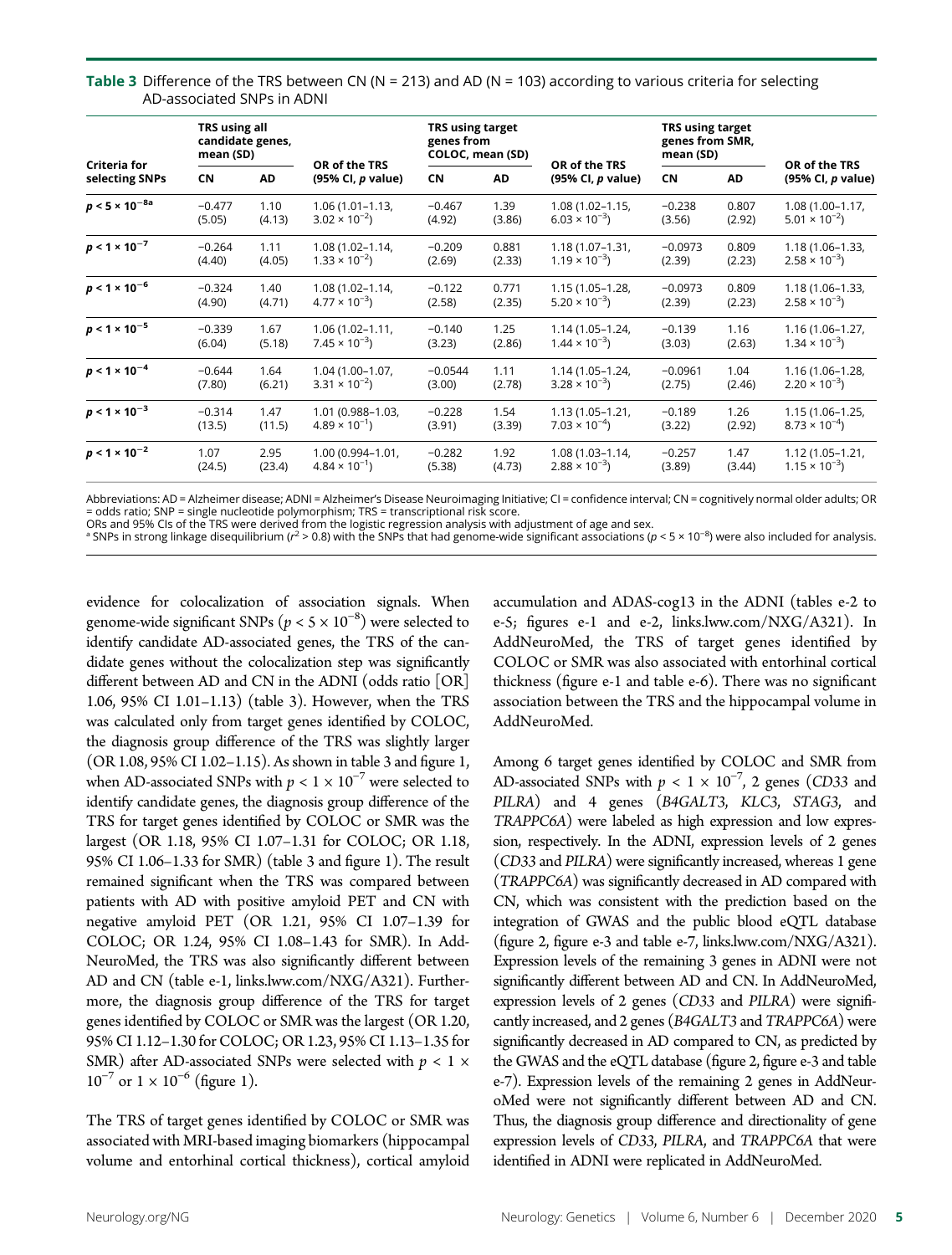



Target genes identified from SMR at p value of AD-associated SNPs less than<br>1 × 10<sup>-7</sup> were used to calculate the TRS. The violin plot shows the probability  $\tilde{V}$  were used to calculate the TRS. The violin plot shows the probability density of the TRS data as well as median and interquartile ranges in ADNI (A) and AddNeuroMed (B). AD = Alzheimer disease; ADNI = Alzheimer's Disease Neuroimaging Initiative; CN = cognitively normal older adults; MCI = mild cognitive impairment; SMR = summary data–based mendelian randomization; TRS = transcriptional risk score.

# **Discussion**

In this study, we selected candidate AD-associated genes by integrating large-scale AD GWAS summary statistics with the public blood eQTL database. Candidate genes were prioritized using COLOC and SMR to identify the target genes. Then, the TRS was calculated using blood-based transcriptome profiles of the target genes from 2 independent cohorts (ADNI and AddNeuroMed). The TRS was not only significantly different between AD and CN but also significantly associated with entorhinal cortical thickness in both of the cohorts. When AD-associated SNPs were selected from GWAS summary statistics with  $p$  values less than  $1 \times 10^{-7}$ , the TRS showed the largest associations with diagnosis and AD biomarkers in general. In addition, we found that expression levels of 2 genes (CD33 and PILRA) were significantly increased, and 1 gene (TRAPPC6A) was significantly decreased in AD compared with CN in the ADNI and AddNeuroMed, which was consistent with the prediction based on the GWAS and the public blood eQTL database. The expression of these genes in peripheral blood may be associated with the corresponding AD-associated SNPs and have an impact on the pathophysiology of AD.

CD33 encodes a sialic acid–binding transmembrane glycoprotein expressed on the surface of immune cells<sup>27</sup> and is one of the top-ranked AD risk genes identified by the GWAS.<sup>3</sup> It contains immunoreceptor tyrosine-based inhibitory motifs (ITIMs) that inhibit cellular activity such as phagocytosis.<sup>27</sup> As demonstrated in this study, the C (risk) allele of rs3865444  $(rs3865444^C)$  is known to be associated with increased expression levels of CD33 on peripheral blood monocytes.<sup>28</sup> Although overall phagocytic activity of peripheral monocytes is reported to increase in subjects with positive amyloid PET scans compared with subjects with negative amyloid PET scans, $^{29}$  rs3865444<sup>C</sup> was found to be associated with reduced uptake of β-amyloid (Aβ) on peripheral blood monocytes.<sup>28</sup> This suggests that increased expression levels of CD33 by rs3865444<sup>C</sup> may interfere with peripheral uptake of A $\beta$ , which could play a role in the pathogenesis of AD.

PILRA encodes paired immunoglobulin-like type 2 receptor alpha that is a cell surface inhibitory receptor with ITIM on immune cells.<sup>30</sup> The A (protective) allele of rs1859788 (rs1859788<sup>A</sup>) is a missense mutation that causes a conformational change of PILRA by a glycine-to-arginine substitution near the sialic acid–binding pocket and inhibits the binding of ligands to PILRA.<sup>31</sup> One of the ligands for PILRA is glycoprotein  $B(gB)$  of herpes simplex virus 1 (HSV-1), which is important for HSV-1 to enter the cells.<sup>30</sup> The transfected cells with  $rs1859788<sup>A</sup>$  had reduced binding of PILRA with HSV-1 gB and decreased levels of HSV-1 infection.<sup>31</sup> In addition to the conformational change of PILRA, our study suggests that  $rs1859788<sup>A</sup>$  is associated with reduced expression of PILRA in blood. Considering that the HSV-1 infection causes the accumulation of Aβ and phosphorylated tau,<sup>32</sup> altered expression of PILRA by  $rs1859788<sup>A</sup>$  may be protective for AD due to decreased reactivation of HSV-1.

TRAPPC6A encodes trafficking protein particle complex 6A. Although it is not clear how it affects the pathogenesis of AD, genetic variation of TRAPPC6A is reported to be associated with nonverbal reasoning.<sup>33</sup>

Given that we identified candidate and target genes from the public blood eQTL database and calculated the TRS using blood transcriptome data from the ADNI and AddNeuroMed cohorts, mechanisms that were identified in this study were observed in peripheral blood. Although AD is viewed primarily as a neurodegenerative CNS disease, many systemic manifestations have suggested that AD is a multifactorial disease that affects both the brain and the periphery. $34$  In general, the systemic manifestations parallel the progressive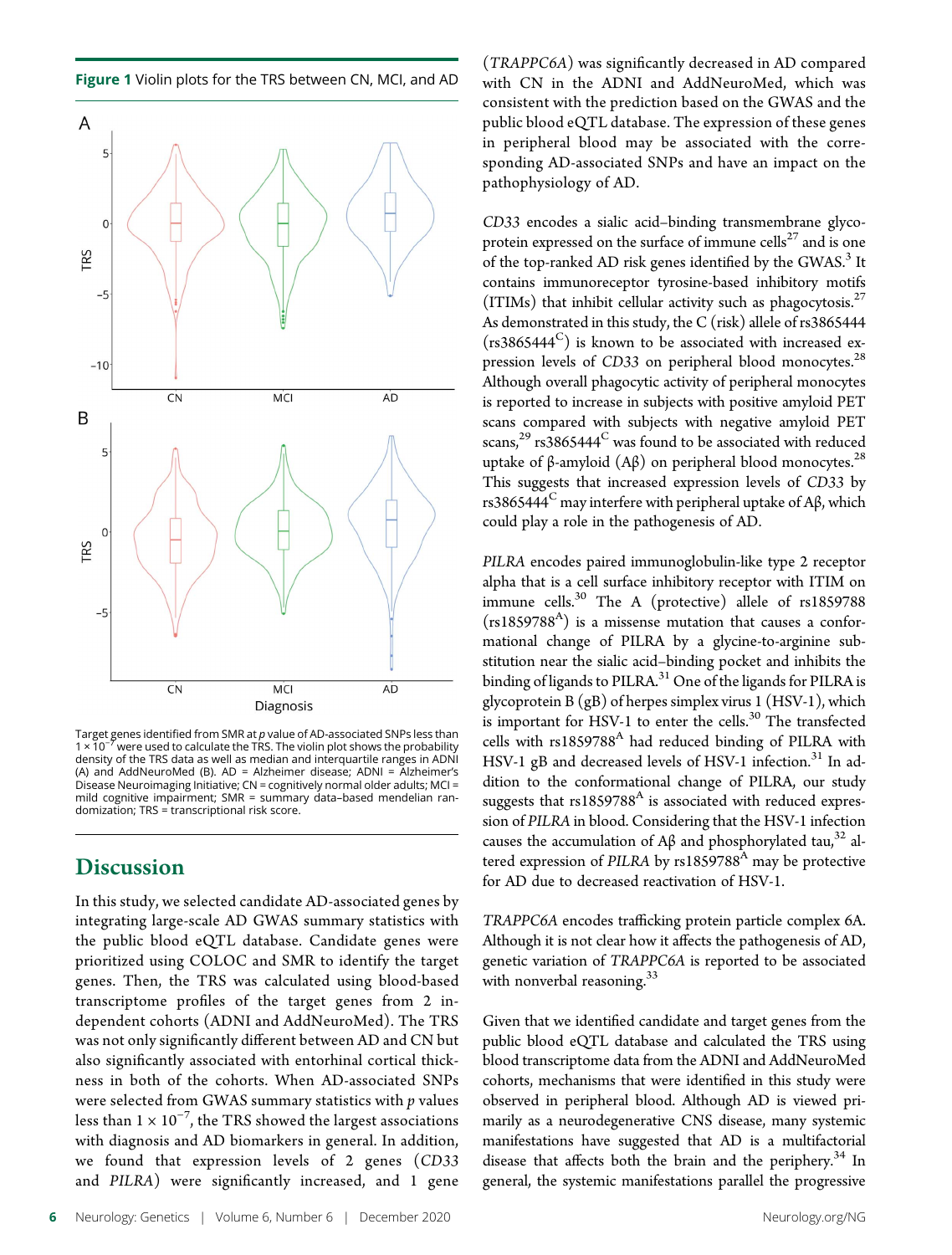Figure 2 Heatmaps of gene expression between CN and AD



Two genes (CD33 and PILRA) that were predicted to have increased expression in patients with AD from the integration of GWAS summary statistics and eQTL data showed significantly increased expression in patients with AD in ADNI (A). Among 3 genes predicted to have decreased expression in patients with AD, 1 gene (*TRAPPC6Ă*) showed significantly decreased expression in patients with AD in ADNI (B). In AddNeuroMed, the expression level of two genes (CD33 and<br>*PILRA*) was significantly increased in patients with AD (C), whereas patients with AD (D). The gene expression values were transformed into a normal distribution with mean 0 and variance 1. AD = Alzheimer disease; ADNI = Alzheimer's Disease Neuroimaging Initiative; CN = cognitively normal older adults; eQTL = expression quantitative trait locus; GWAS = genome-wide association study.

functional decline associated with neurodegeneration.<sup>34</sup> However, some systemic manifestations are also observable before the presence of CNS symptoms of AD.<sup>35</sup> Because blood interacts with all organs in the body, including the brain, blood-based profiles might provide an accessible and effective tool for evaluating the complex interplay between the brain and the periphery in the pathogenesis of AD.<sup>36</sup>

The present study has some limitations. First, we used the public blood eQTL database generated from CN, not from patients with AD. As the relationship between gene expression levels and SNPs may be different in normal subjects and patients with AD, it would be better to use a blood eQTL database including patients with AD. However, there is no public blood eQTL database generated from cohorts including patients with AD. Further study using the eQTL database including patients with AD is needed to identify pathogenic genes more precisely. Second, the ADNI participants may not be representative of the general population of older adults. To generalize our findings, we need to validate our findings in larger community-based prospective cohort studies. Third, blood-based transcriptomic profiles could be influenced by confounding factors such as medication, as well as blood collection, processing, and storage procedures.<sup>36,37</sup> The transcriptome samples in the ADNI and AddNeuroMed were collected, processed, and stored following the standard protocols to minimize these risks. Fourth, transcriptome profiling was performed on different microarray platforms in

the ADNI and AddNeuroMed. Therefore, in this study, we did not perform a mega-analysis but calculated the TRS in the ADNI and AddNeuroMed separately. Finally, we analyzed cross-sectionally collected gene expression data. Our findings thus represent association not causality. Longitudinal studies are needed to understand the role of altered transcriptome profiles in the onset of AD as well as cause-and-effect relationships.

In conclusion, we selected genes to calculate the TRS by integrating AD GWAS summary statistics with the public blood eQTL database, and we demonstrated that the bloodbased TRS was significantly associated with AD biomarkers by using the transcriptomic database from the ADNI and AddNeuroMed cohorts. Looking toward the future, given the extensive omics data generated by various studies with better integrative approaches, it will likely become easier to determine the relation to relevant pathophysiologic mechanisms and discover novel biomarkers for clinical use.<sup>38</sup> With more omics data and sophisticated integrative approaches for analysis, multilayer omics data are likely to become useful for predicting, diagnosing, and personalizing treatment for AD.<sup>39</sup>

# Acknowledgment

The authors thank Dr. Urko M. Marigorta (CIC bioGUNE, Spain) and Dr. Claudia Giambartolomei (Instituto Italiano di Tecnologia, Italy) for their technical support and helpful comments.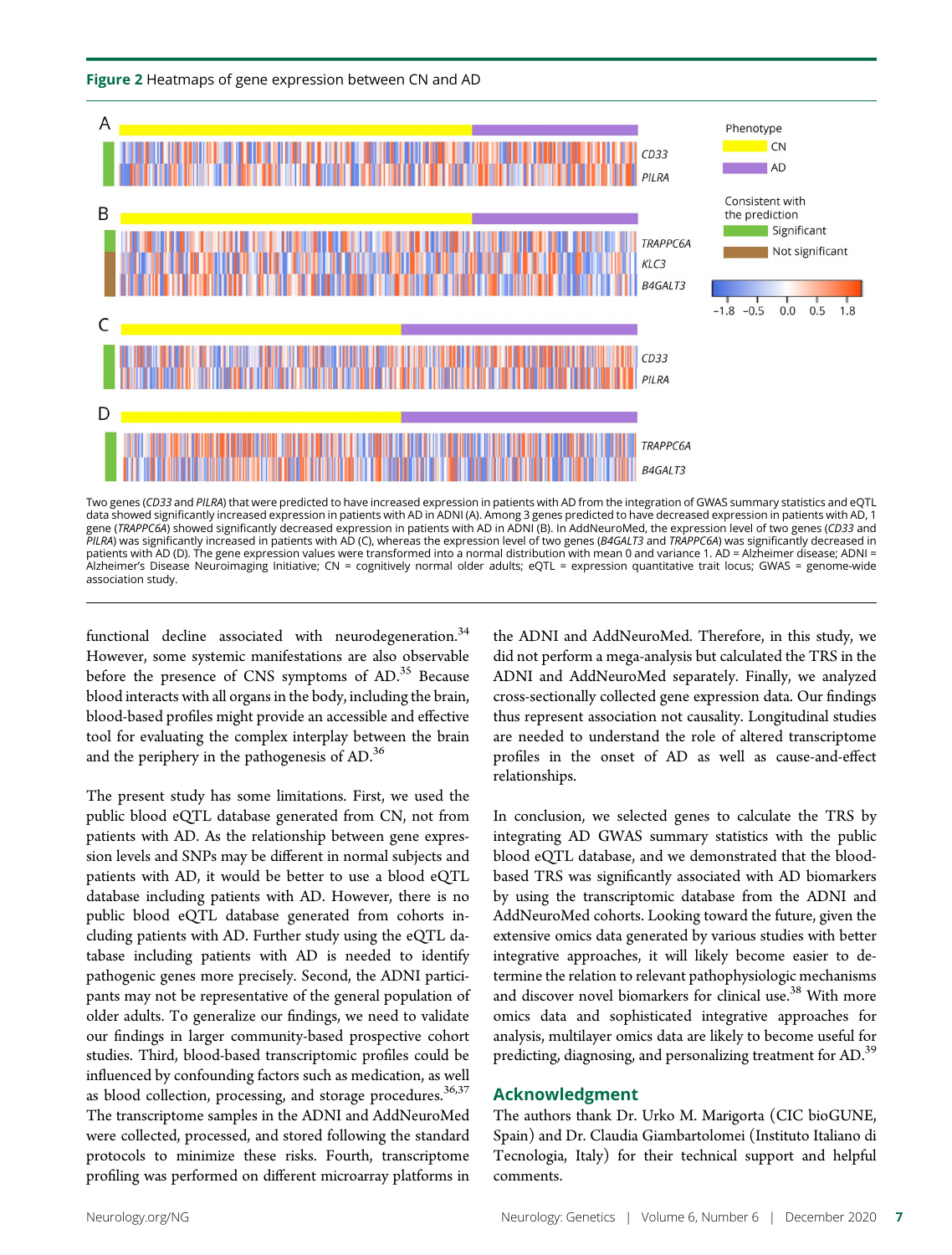# Study funding

This work was supported by the National Research Foundation of Korea grant funded by the Korean government (Ministry of Science and ICT) (No. 2020R1C1C1013718). Data collection and sharing for this project was funded by the Alzheimer's Disease Neuroimaging Initiative (NIH Grant U01 AG024904) and DOD ADNI (Department of Defense award number W81XWH-12-2-0012). The ADNI is funded by the National Institute on Aging, the National Institute of Biomedical Imaging and Bioengineering, and through generous contributions from the following: AbbVie, Alzheimer's Association, Alzheimer's Drug Discovery Foundation, Araclon Biotech, BioClinica, Inc., Biogen, Bristol-Myers Squibb Company, CereSpir, Inc., Cogstate, Eisai Inc., Elan Pharmaceuticals, Inc., Eli Lilly and Company, EuroImmun, F. Hoffmann-La Roche Ltd and its affiliated company Genentech, Inc., Fujirebio, GE Healthcare, IXICO Ltd., Janssen Alzheimer Immunotherapy Research & Development, LLC., Johnson & Johnson Pharmaceutical Research & Development LLC., Lumosity, Lundbeck, Merck & Co., Inc., Meso Scale Diagnostics, LLC., NeuroRx Research, Neurotrack Technologies, Novartis Pharmaceuticals Corporation, Pfizer Inc., Piramal Imaging, Servier, Takeda Pharmaceutical Company, and Transition Therapeutics. The Canadian Institutes of Health Research is providing funds to support ADNI clinical sites in Canada. Private sector contributions are facilitated by the Foundation for the NIH [\(fnih.org\)](http://www.fnih.org). The grantee organization is the Northern California Institute for Research and Education, and the study is coordinated by the Alzheimer's Therapeutic Research Institute at the University of Southern California. ADNI data are disseminated by the Laboratory for Neuro Imaging at the University of Southern California. The collection and analysis of AddNeuroMed samples was supported by InnoMed (Innovative Medicines in Europe), an Integrated Project funded by the European Union of the Sixth Framework program priority FP6-2004- LIFESCIHEALTH-5, the Alzheimer's Research Trust, the John and Lucille van Geest Foundation and the NIHR Biomedical Research Centre for Mental Health at the South London and Maudsley NHS Foundation Trust and [Institute of Psychiatry] Kings College London. Additional support for data analysis was provided by NLM R01 LM012535, NIA R03 AG054936, NIA R01 AG19771, NIA P30 AG10133, NLM R01 LM011360, DOD W81XWH-14-2-0151, NIGMS P50GM115318, NCATS UL1 TR001108, NIA K01 AG049050, the Alzheimer's Association, the Indiana Clinical and Translational Science Institute, and the IU Health-IU School of Medicine Strategic Neuroscience Research Initiative.

# **Disclosure**

The authors report no disclosures relevant to the manuscript. Go to [Neurology.org/NG](https://ng.neurology.org/content/6/6/e517/tab-article-info) for full disclosures.

# Publication history

Received by Neurology: Genetics March 24, 2020. Accepted in final form August 24, 2020.

# Appendix 1 Authors

| Name                                | Location                                                            | Contribution                                                                                                                                    |
|-------------------------------------|---------------------------------------------------------------------|-------------------------------------------------------------------------------------------------------------------------------------------------|
| <b>Young Ho</b><br>Park, MD,<br>PhD | Seoul National University<br>Bundang Hospital,<br>Republic of Korea | Designed and conceptualized<br>the study; analyzed the data;<br>interpreted the data; and<br>drafted the manuscript for<br>intellectual content |
| Angela<br>Hodges,<br>PhD            | King's College London,<br>United Kingdom                            | Major role in the acquisition of<br>data and revised the<br>manuscript for intellectual<br>content                                              |
| Andrew<br>Simmons,<br>PhD           | King's College London,<br>United Kingdom                            | Major role in the acquisition of<br>data                                                                                                        |
| Simon<br>Lovestone,<br>PhD          | King's College London,<br>United Kingdom                            | Major role in the acquisition of<br>data                                                                                                        |
| Michael W.<br>Weiner.<br>МD         | University of California-<br>San Francisco                          | Major role in the acquisition of<br>data                                                                                                        |
| SangYun<br>Kim, MD,<br>PhD          | Seoul National University<br>Bundang Hospital,<br>Republic of Korea | Revised the manuscript for<br>intellectual content                                                                                              |
| Andrew J.<br>Saykin,<br>PsyD        | Indiana University,<br>Indianapolis                                 | Major role in the acquisition of<br>data; interpreted the data;<br>and revised the manuscript<br>for intellectual content                       |
| <b>Kwangsik</b><br>Nho, PhD         | Indiana University,<br>Indianapolis                                 | Designed and conceptualized<br>the study; interpreted the<br>data: and revised the<br>manuscript for intellectual<br>content                    |

### Appendix 2 Coinvestigators

| <b>Name</b>                       | Location                             | Contribution                                                                                                                |  |  |
|-----------------------------------|--------------------------------------|-----------------------------------------------------------------------------------------------------------------------------|--|--|
| Michael W.<br>Weiner. MD          | <b>UC San Francisco</b>              | Principal investigator/initial<br>concept planning and<br>development/early<br>project proposal<br>development              |  |  |
| Paul Aisen, MD                    | University of<br>Southern California | ATRI PL and Director of<br><b>Coordinating Center</b><br>Clinical Core for intellectual<br>content/Clinical Core<br>Leaders |  |  |
| Ronald<br>Petersen, MD,<br>PhD    | Mayo Clinic,<br>Rochester            | Member of Executive<br>Committee/Clinical Core<br>Leaders                                                                   |  |  |
| Clifford R. Jack,<br>Ir., MD      | Mayo Clinic,<br>Rochester            | Member of Executive<br>Committee/MRI Core<br>Leaders and Key<br>Personnel                                                   |  |  |
| William Jagust,<br>МD             | <b>UC Berkeley</b>                   | Member of Executive<br>Committee/PFT Core<br>Leaders and Key<br>Personnel                                                   |  |  |
| John Q.<br>Trojanowki,<br>MD, PhD | University of<br>Pennsylvania        | Member of Executive<br>Committee/Biomarkers<br>Core Leaders and Key<br>Personnel                                            |  |  |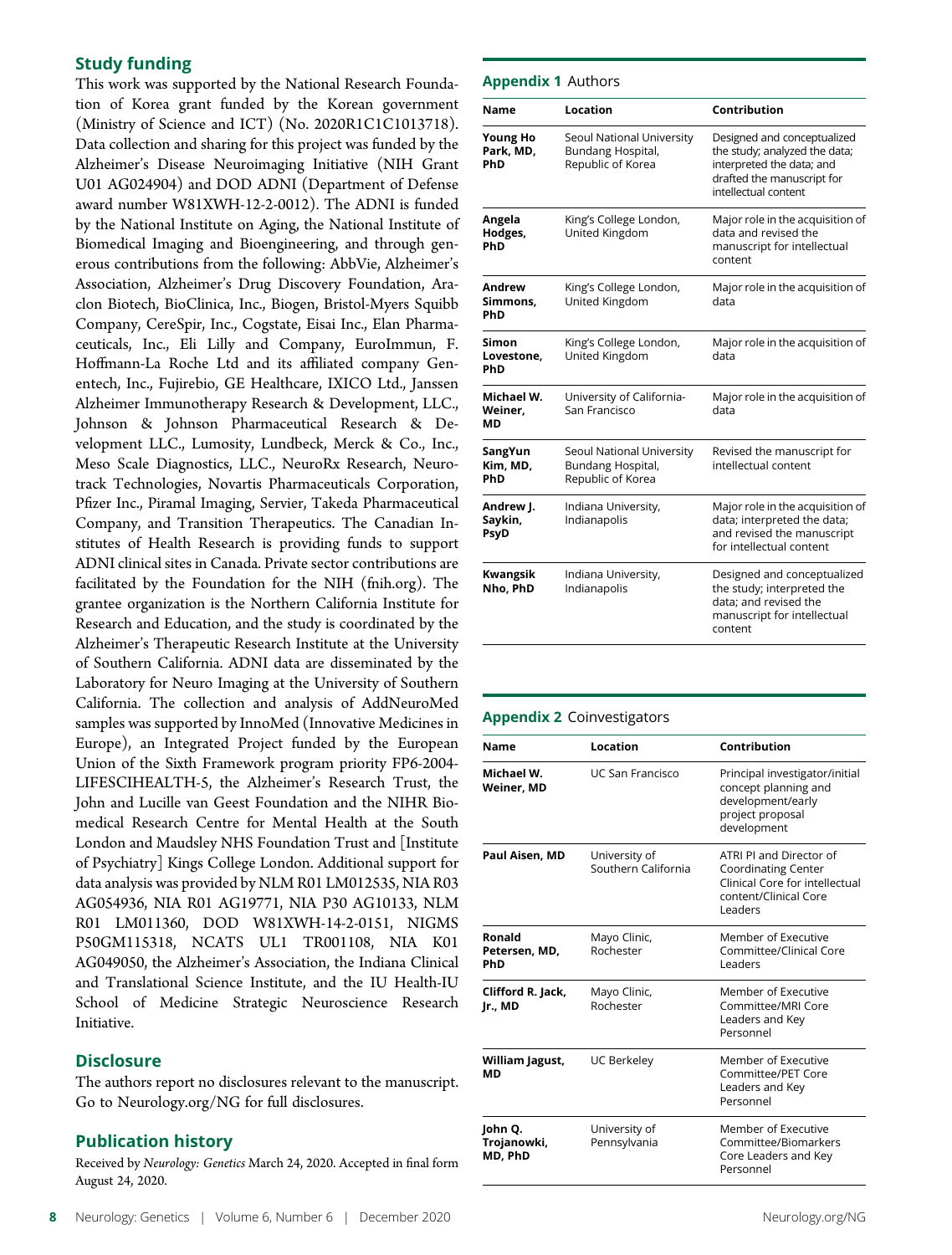| <b>Appendix 2</b> (continued) |                                                                      |                                                                                                                                |
|-------------------------------|----------------------------------------------------------------------|--------------------------------------------------------------------------------------------------------------------------------|
| Name                          | Location                                                             | Contribution                                                                                                                   |
| Arthur W. Toga,<br>PhD        | University of<br>Southern California                                 | Member of Executive<br>Committee/Informatics<br>Core Leaders and Key<br>Personnel                                              |
| Laurel Beckett,<br>PhD        | <b>UC Davis</b>                                                      | Member of Executive<br>Committee                                                                                               |
| Robert C. Green.<br>MD, MPH   | Brigham and<br>Women's Hospital/<br><b>Harvard Medical</b><br>School | Member of Executive<br>Committee/Member of Data<br>and Publications Committee                                                  |
| Andrew J.<br>Saykin, PsyD     | Indiana University                                                   | Member of Executive<br><b>Committee/Genetics Core</b><br>Leaders and Key Personnel                                             |
| John Morris, MD               | Washington<br>University St. Louis                                   | Member of Executive<br>Committee/Neuropathology<br>Core Leaders                                                                |
| Leslie M. Shaw                | University of<br>Pennsylvania                                        | Member of Executive<br>Committee/Biomarkers<br>Core Leaders and Key<br>Personnel                                               |
| Zaven<br>Khachaturian,<br>PhD | Prevent Alzheimer's<br>Disease 2020                                  | Member of ADNI External<br>Advisory Board/Initial<br>Concept Planning and<br>Development/Early Project<br>Proposal Development |
| Greg Sorensen,<br>MD          | Siemens                                                              | Member of ADNI External<br>Advisory Board                                                                                      |
| Maria Carrillo,<br>PhD        | Alzheimer's<br>Association                                           | Member of ADNI External<br>Advisory Board                                                                                      |
| Lew Kuller, MD                | University of<br>Pittsburgh                                          | Member of ADNI External<br>Advisory Board                                                                                      |
| Marc Raichle,<br>МD           | Washington<br>University St. Louis                                   | Member of ADNI External<br>Advisory Board                                                                                      |
| Steven Paul, MD               | Cornell University                                                   | Member of ADNI External<br>Advisory Board/Early Project<br>Proposal Development                                                |
| Peter Davies,<br>MD           | Albert Einstein<br>College of Medicine<br>of Yeshiva University      | Member of ADNI External<br>Advisory Board                                                                                      |
| Howard Fillit,<br>МD          | AD Drug Discovery<br>Foundation                                      | Member of ADNI External<br>Advisory Board                                                                                      |
| Franz Hefti, PhD              | Acumen<br>Pharmaceuticals                                            | Member of ADNI External<br>Advisory Board                                                                                      |
| David<br>Holtzman, MD         | Washington<br>University St. Louis                                   | Member of ADNI External<br>Advisory Board                                                                                      |
| M. Marcel<br>Mesulam, MD      | Northwestern<br>University                                           | Member of ADNI External<br>Advisory Board                                                                                      |
| William Potter,<br>MD         | National Institute of<br><b>Mental Health</b>                        | Member of ADNI External<br>Advisory Board/Early Project<br>Proposal Development                                                |
| Peter Snyder,<br>PhD          | Brown University                                                     | Member of ADNI External<br>Advisory Board/Early Project<br>Proposal Development                                                |
| James Hendrix,<br>PhD         | Alzheimer's<br>Association                                           | Member of ADNI 3 Private<br>Partner Scientific Board                                                                           |

#### Appendix 2 (continued) Name Location Contribution Aparna Vasanthakumar AbbVie Member of ADNI 3 Private Partner Scientific Board Tom Montine, MD, PhD University of Washington Member of Resource Allocation Review Committee Michael Rafii, MD, PhD University of Southern California Clinical informatics, operations, and regulatory affairs Tiffany Chow, MD University of Southern California Clinical informatics, operations, and regulatory affairs Rema Raman, PhD University of Southern California Clinical informatics, operations, and regulatory affairs Gustavo Jimenez, MBS University of Southern California Clinical informatics, operations, and regulatory affairs Michael Donohue, PhD University of Southern California Clinical informatics, operations, and regulatory affairs Devon Gessert, BS University of Southern California Clinical informatics, operations, and regulatory affairs Kelly Harless, BA University of Southern California Clinical informatics, operations, and regulatory affairs Jennifer Salazar, MBS University of Southern California Clinical informatics, operations, and regulatory affairs Yuliana Cabrera, BS University of Southern California Clinical informatics, operations, and regulatory affairs Sarah Walter, MSc University of Southern California Clinical informatics, operations, and regulatory affairs Lindsey Hergesheimer, BS University of Southern California Clinical informatics, operations, and regulatory affairs Laurel Beckett, PhD UC Davis Biostatistics Core Leaders and Key Personnel Danielle Harvey, PhD UC Davis Biostatistics Core Leaders and Key Personnel Michael Donohue, PhD UC San Diego Biostatistics Core Leaders and Key Personnel Matthew Bernstein, PhD Mayo Clinic, Rochester MRI Core Leaders and Key Personnel Nick Fox, MD University of London MRI Core Leaders and Key Personnel Paul Thompson, PhD UCLA School of Medicine MRI Core Leaders and Key Personnel Norbert Schuff, PhD UC San Francisco MRI Core Leaders and Key Personnel Charles DeCArli, MD UC Davis MRI Core Leaders and Key Personnel

Continued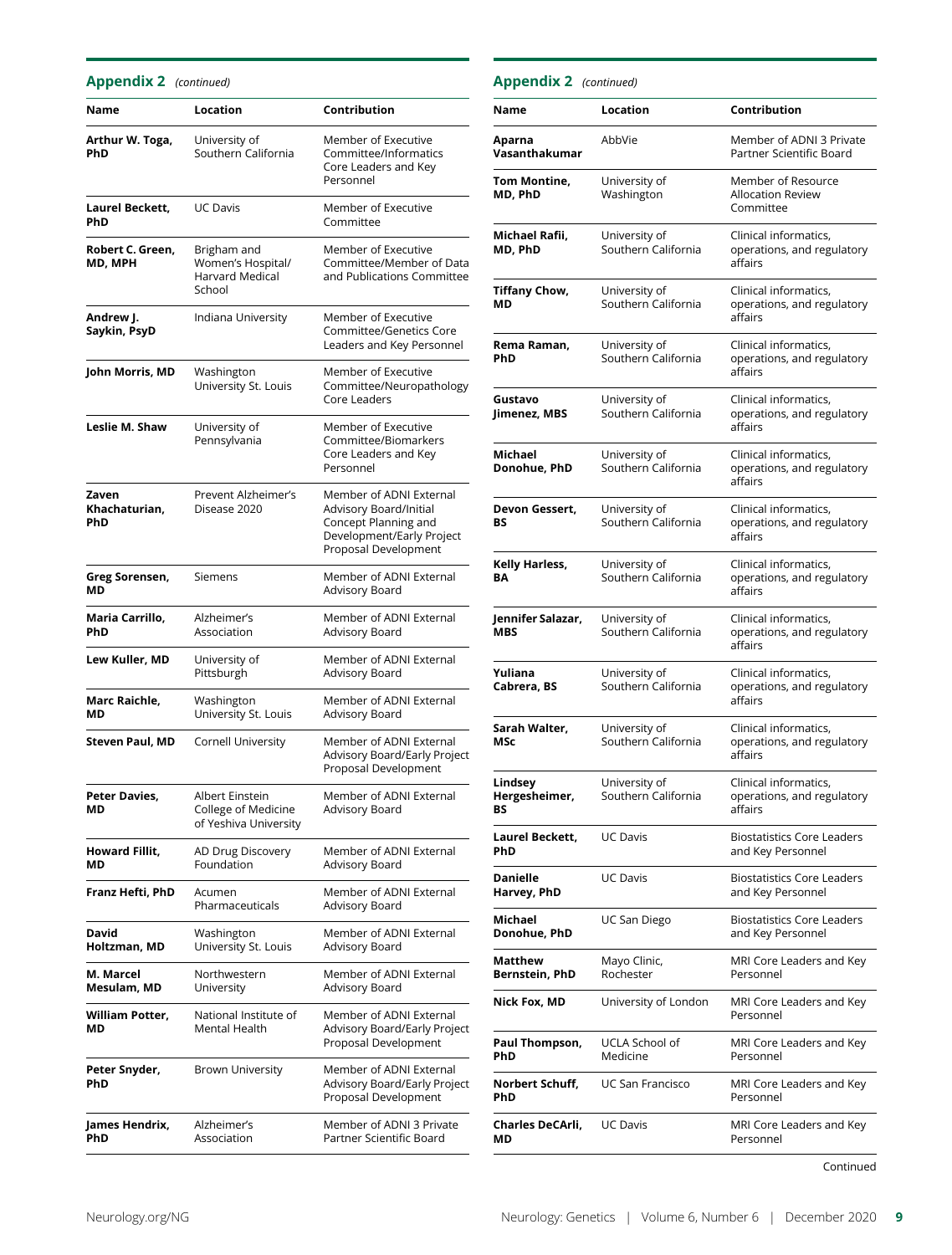### Appendix 2 (continued)

| Name                             | Location                             | Contribution                                        |
|----------------------------------|--------------------------------------|-----------------------------------------------------|
| Bret Borowski,<br>RT             | Mayo Clinic,<br>Rochester            | MRI Core Leaders and Key<br>Personnel               |
| Jeff Gunter, PhD                 | Mayo Clinic,<br>Rochester            | MRI Core Leaders and Key<br>Personnel               |
| Matt Senjem,<br>ΜS               | Mayo Clinic,<br>Rochester            | MRI Core Leaders and Key<br>Personnel               |
| Prashanthi<br>Vemuri, PhD        | Mayo Clinic,<br>Rochester            | MRI Core Leaders and Key<br>Personnel               |
| David Jones, MD                  | Mayo Clinic,<br>Rochester            | MRI Core Leaders and Key<br>Personnel               |
| Kejal Kantarci                   | Mayo Clinic,<br>Rochester            | MRI Core Leaders and Key<br>Personnel               |
| <b>Chad Ward</b>                 | Mayo Clinic,<br>Rochester            | MRI Core Leaders and Key<br>Personnel               |
| Robert A.<br>Koeppe, PhD         | University of<br>Michigan            | MRI Core Leaders and Key<br>Personnel               |
| Norm Foster,<br>МD               | University of Utah                   | MRI Core Leaders and Key<br>Personnel               |
| Eric M. Reiman,<br>МD            | Banner Alzheimer's<br>Institute      | PET Core Leaders and Key<br>Personnel               |
| Kewei Chen,<br>PhD               | Banner Alzheimer's<br>Institute      | PET Core Leaders and Key<br>Personnel               |
| Chet Mathis,<br>МD               | University of<br>Pittsburgh          | PET Core Leaders and Key<br>Personnel               |
| Susan Landau,<br>PhD             | UC Berkeley                          | PET Core Leaders and Key<br>Personnel               |
| Nigel J. Cairns,<br>PhD, FRCPath | Washington<br>University St. Louis   | Neuropathology Core<br>Leaders                      |
| Erin Franklin,<br>MS, CCRP       | Washington<br>University St. Louis   | Neuropathology Core<br>Leaders                      |
| Virginia Lee,<br>PhD, MBA        | University of<br>Pennsylvania        | Biomarkers Core Leaders<br>and Key Personnel        |
| Magdalena<br>Korecka,<br>PhD     | University of<br>Pennsylvania        | <b>Biomarkers Core Leaders</b><br>and Key Personnel |
| Michal Figurski,<br>PhD          | University of<br>Pennsylvania        | Biomarkers Core Leaders<br>and Key Personnel        |
| Karen Crawford                   | University of<br>Southern California | <b>Biomarkers Core Leaders</b><br>and Key Personnel |
| Scott Neu, PhD                   | University of<br>Southern California | Biomarkers Core Leaders<br>and Key Personnel        |
| Tatiana M.<br>Foroud,<br>PhD     | Indiana University                   | Genetics Core Leaders and<br>Key Personnel          |
| Steven Potkin,<br>МD             | UC Irvine                            | Genetics Core Leaders and<br>Key Personnel          |
| Li Shen, PhD                     | Indiana University                   | Genetics Core Leaders and<br>Key Personnel          |
| Kelley Faber,<br>MS, CCRC        | Indiana University                   | Genetics Core Leaders and<br>Key Personnel          |
| Sungeun Kim,<br>PhD              | Indiana University                   | Genetics Core Leaders and<br>Key Personnel          |

| <b>Appendix 2</b> (continued)    |                                    |                                            |  |  |
|----------------------------------|------------------------------------|--------------------------------------------|--|--|
| <b>Name</b>                      | Location                           | Contribution                               |  |  |
| Kwangsik Nho,<br>PhD             | Indiana University                 | Genetics Core Leaders and<br>Key Personnel |  |  |
| Marilyn Albert,<br>PhD           | Johns Hopkins<br>University        | Early Project Proposal<br>Development      |  |  |
| <b>Richard Frank.</b><br>MD, PhD | <b>Richard Frank</b><br>Consulting | Early Project Proposal<br>Development      |  |  |
| John Hsiao, MD                   | National Institute on<br>Aging     | <b>NIA</b>                                 |  |  |

### References

- 1. Cuyvers E, Sleegers K. Genetic variations underlying Alzheimer's disease: evidence from genome-wide association studies and beyond. Lancet Neurol 2016;15:857–868.
- van Duijn CM, Clayton D, Chandra V, et al. Familial aggregation of Alzheimer's disease and related disorders: a collaborative re-analysis of case-control studies. Int J Epidemiol 1991;20:S13–S20.
- 3. Jansen IE, Savage JE, Watanabe K, et al. Genome-wide meta-analysis identifies new loci and functional pathways influencing Alzheimer's disease risk. Nat Genet 2019;51: 404–413.
- 4. Kunkle BW, Grenier-Boley B, Sims R, et al. Genetic meta-analysis of diagnosed Alzheimer's disease identifies new risk loci and implicates Aβ, tau, immunity and lipid processing. Nat Genet 2019;51:414–430.
- 5. Nicolae DL, Gamazon E, Zhang W, Duan S, Dolan ME. Trait-associated SNPs are more likely to be eQTLs: annotation to enhance discovery from GWAS. PLoS Genet 2010;6:e1000888.
- 6. Marigorta UM, Denson LA, Hyams JS, et al. Transcriptional risk scores link GWAS to eQTLs and predict complications in Crohn's disease. Nat Genet 2017;49:1517–1521.
- 7. Aisen PS, Petersen RC, Donohue M, Weiner MW. Alzheimer's Disease Beuroimaging Initiative 2 clinical core: progress and plans. Alzheimers Dement 2015;11:734–739.
- 8. Lovestone S, Francis P, Kloszewska I, et al. AddNeuroMed: the European collaboration for the discovery of novel biomarkers for Alzheimer's disease. Ann NY Acad Sci 2009;1180:36–46.
- 9. McKhann G, Drachman D, Folstein M, Katzman R, Price D, Stadlan EM. Clinical diagnosis of Alzheimer' disease: report of the NINCDS-ADRDA Work Group under the auspices of Department of Health and Human Services Task Force on Alzheimer' disease. Neurology 1984;34:939–944.
- 10. Saykin AJ, Shen L, Yao X, et al. Genetic studies of quantitative MCI and AD phenotypes in ADNI: progress, opportunities, and plans. Alzheimers Dement 2015;11: 792–814.
- 11. Simmons A, Breen G, Pedroso I, et al. Genome-wide association with MRI atrophy measures as a quantitative trait locus for Alzheimer's disease. Mol Psychiatry 2011;16: 1130–1138.
- 12. Purcell S, Neale B, Todd-Brown K, et al. PLINK: a tool set for whole-genome association and population-based linkage analyses. Am J Hum Genet 2007;81: 559–575.
- 13. Lee Y, Han S, Kim D, et al. Genetic variation affecting exon skipping contributes to brain structural atrophy in Alzheimer's disease. AMIA Jt Summits Transl Sci Proc 2018;2017:124–131.
- 14. Price AL, Patterson NJ, Plenge RM, Weinblatt ME, Shadick NA, Reich D. Principal components analysis corrects for stratification in genome-wide association studies. Nat Genet 2006;38:904–909.
- 15. Thorisson GA, Smith AV, Krishnan L, Stein LD. The international HapMap project web site. Genome Res 2005;15:1592–1593.
- 16. Li Y, Willer CJ, Ding J, Scheet P, Abecasis GR. MaCH: using sequence and genotype data to estimate haplotypes and unobserved genotypes. Genet Epidemiol 2010;34: 816–834.
- 17. McCarthy S, Das S, Kretzschmar W, et al. A reference panel of 64,976 haplotypes for genotype imputation. Nat Genet 2016;48:1279–1283.
- 18. Lunnon K, Ibrahim Z, Proitsi P, et al. Mitochondrial dysfunction and immune activation are detectable in early Alzheimer's disease blood. J Alzheimers Dis 2012;30: 685–710.
- 19. Schadt EE, Woo S, Hao K. Bayesian method to predict individual SNP genotypes from gene expression data. Nat Genet 2012;44:603–608.
- 20. Westra HJ, Peters MJ, Esko T, et al. Systematic identification of trans eQTLs as putative drivers of known disease associations. Nat Genet 2013;45:1238–1243.
- 21. Benjamini Y, Hochberg Y. Controlling the false discovery rate: a practical and powerful approach to multiple testing. J R Stat Soc Series B Stat Methodol 1995;57: 289–300.
- 22. Giambartolomei C, Zhenli Liu J, Zhang W, et al. A Bayesian framework for multiple trait colocalization from summary association statistics. Bioinformatics 2018;34: 2538–2545.
- 23. Zhu Z, Zhang F, Hu H, et al. Integration of summary data from GWAS and eQTL studies predicts complex trait gene targets. Nat Genet 2016;48:481–487.